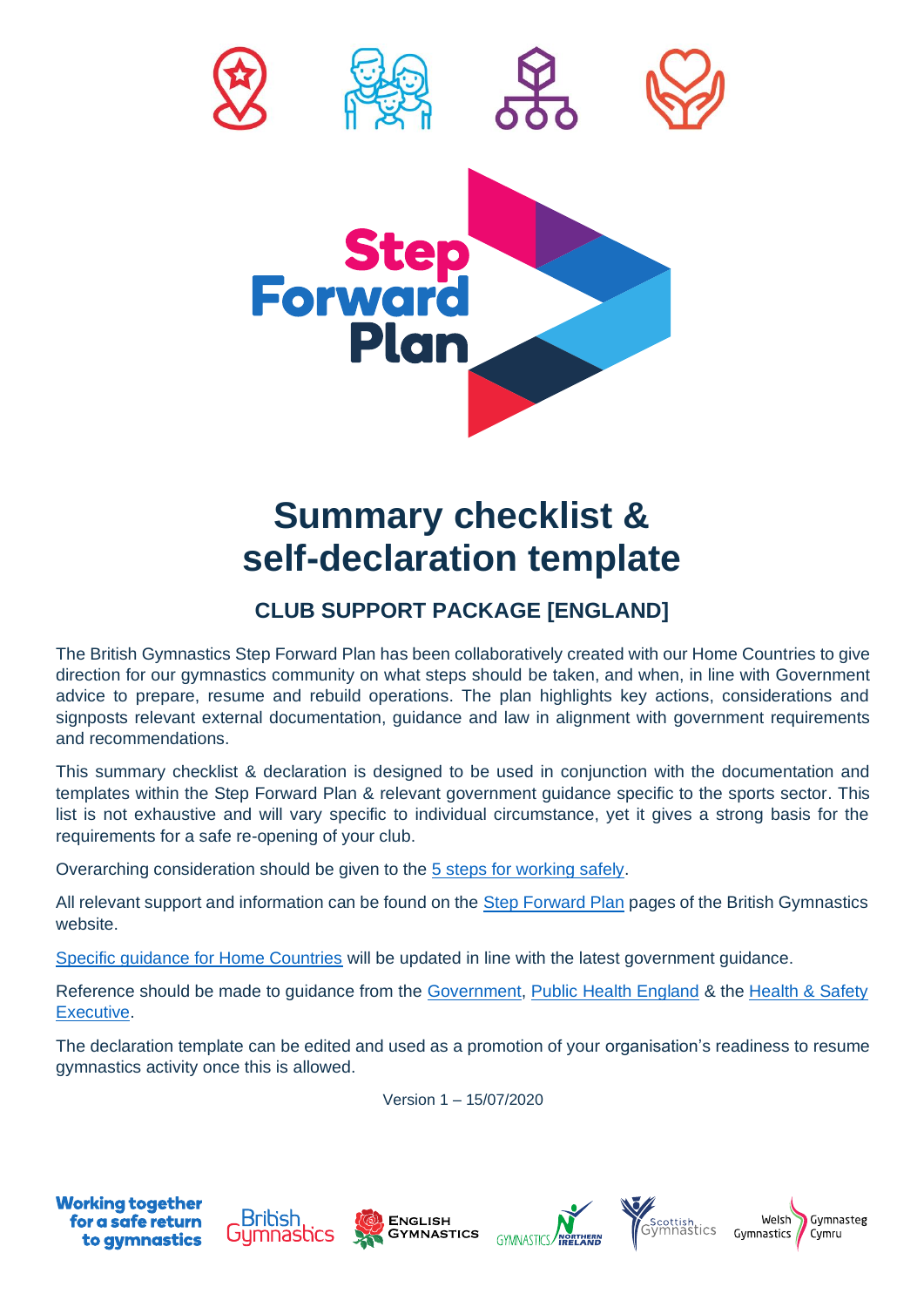## **Summary checklist**

Key content relating to a safe return to activity within the gymnastics community has been positioned within four aspects (as outlined below). The points detailed in People, Places & Programmes should be considered in alignment with guidance, relative to individual circumstance, and actions taken prior to your organisation opening and resuming the delivery of activity.

## **People**



- [People guidance](https://www.british-gymnastics.org/step-forward/people/people-guide)
- **Review HR position and workforce**
- **Volunteer & staff training & inductions**
- **Implement new operating policy & procedure**
- **Consider additional needs, equality, inclusion, safeguarding & data protection**
- **Communication with volunteers, staff, members & parents/guardians**
- **Record keeping for "Test & Trace"**

### **Programmes**



[Programmes guidance](https://www.british-gymnastics.org/step-forward/programmes/introduction)

- **Planning for a phased reopening**
- **Programming & timetabling**
- **Operational logistics**
- **Planning for activity with relevant restrictions**

## **5 steps to working safely**

- **Carry out a Covid-19 risk assessment ensure mitigating actions are taken**
- **Develop cleaning, handwashing and hygiene procedures**
- **Help people work from home (where possible)**
- **Maintain social distancing where possible**
- **Manage transmission risk**

#### **Places**

#### Places [toolkit guidance](https://www.british-gymnastics.org/step-forward/places/toolkit)

- **Cleaning & ongoing hygiene**
- **Facility systems & management**
- **Assessment of risk & mitigating action**
- **Planning for restrictions & calculate capacity for social distancing**
- **Health, safety, & policy compliance**
- **Non dedicated gymnastics facilities will need to have collaboratively agreed with host venues on all points above**

#### **Considerations NON-COMPULSORY FOR REOPENING**

### **Protection**



- [Protection guidance](https://www.british-gymnastics.org/step-forward/protection/introduction)
- **Cashflow & financial forecasting**
- **Relief options**
- **Income & operational planning**
- **Club & business development and risk**
- **Publish / make available the significant findings of the risk assessments Complete actions, appoint/nominate a** 
	- **Covid-19 officer and publish your [Stay](https://assets.publishing.service.gov.uk/media/5eb97d30d3bf7f5d364bfbb6/staying-covid-19-secure-accessible.pdf)  [Covid-19 secure in 2020](https://assets.publishing.service.gov.uk/media/5eb97d30d3bf7f5d364bfbb6/staying-covid-19-secure-accessible.pdf) poster**

**Once satisfied that all required actions have been taken and all feasible health & safety considerations made to ensure the safety and wellbeing of all; your gymnastics organisation will be ready to reopen providing relevant government guidance is adhered to.**

**Working together** for a safe return to gymnastics